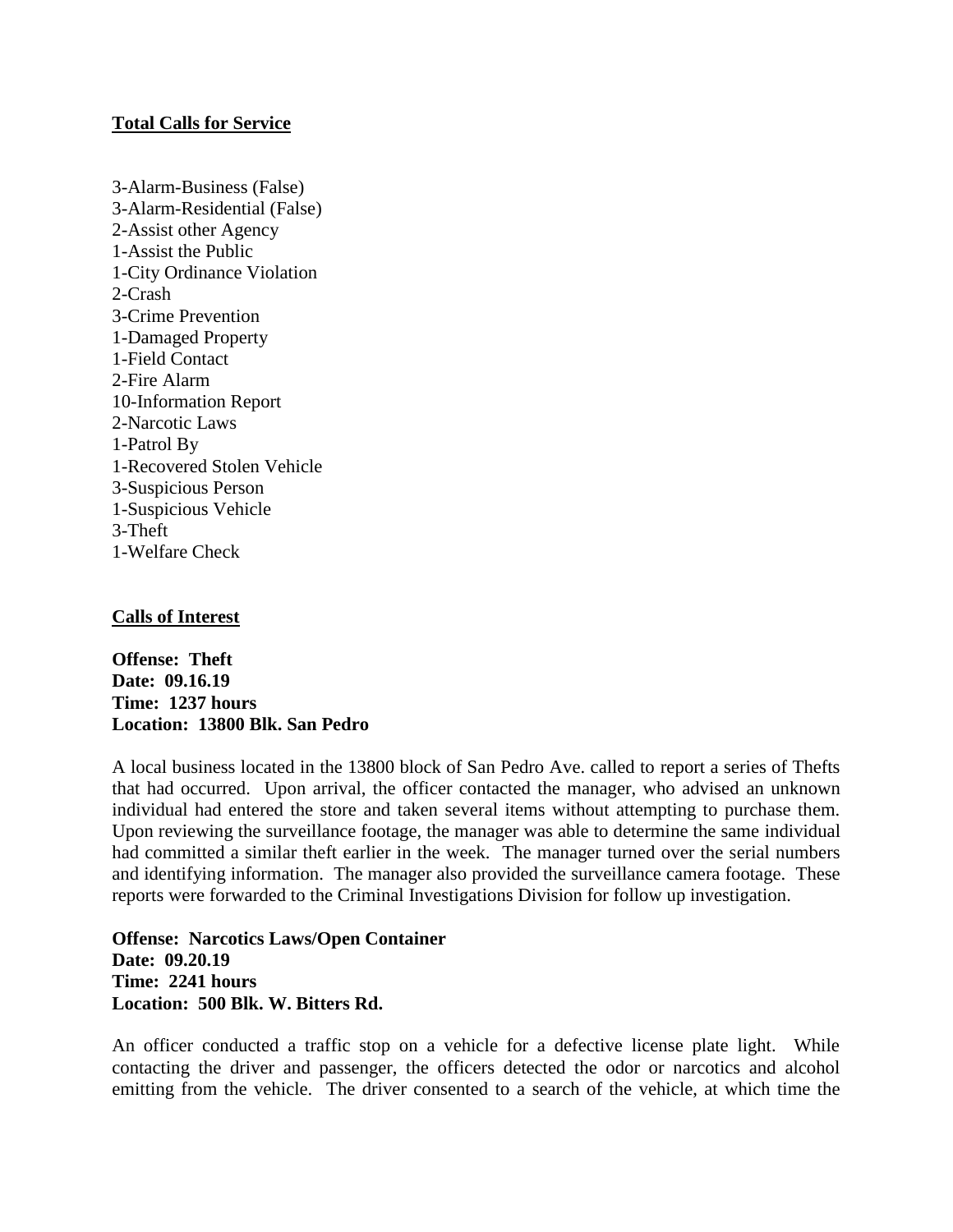officer located open containers of alcohol, narcotics, and narcotic paraphernalia. The driver was arrested for the narcotics, while the passenger received a citation for the open container violation.

# **Offense: Theft Date: 09.20.19 Time: 1902 hours Location: 16200 Blk. Hidden View**

A resident located in the 16200 block of Hidden View contacted the police department to file a theft report. The homeowner advised the officer that they were in the process of erecting a chain link fence in their front yard. There were several rolls of chain link fencing lying around the yard waiting to be installed. An unknown person came to the residence and took several rolls of the fencing without the resident's consent.

**Offense: Recovered Stolen Vehicle Date: 09.23.19 Time: 0428 hours Location: 15700 Blk. San Pedro**

An officer conducting a business patrol located a suspicious vehicle in the 15700 block of San Pedro Ave. The officer made contact with the driver of the vehicle, who advised hey were waiting for a local repair shop to open so service could be performed. The driver advised they were going to park the vehicle at the shop and wait at a neighboring restaurant for the service shop to open. The officer checked the license plate and the driver departed the location. Shortly after the officer departed the location, a delayed hit return came back showing the vehicle was in fact stolen out of the City of San Antonio. The officer returned to the location, but the driver had left the area. The vehicle was recovered and processed for evidence. Contact was made with San Antonio Police Department, who advised the vehicle had been stolen fifteen (15) minutes prior to the Hill Country Village officer's contact with the driver. This case was forwarded to the Criminal Investigations Division for follow up investigation.

**Offense: Narcotics Laws Date: 09.28.19 Time: 2311 hours Location: 500 Blk. W. Bitters Rd.**

An officer conducted a traffic stop on a vehicle for speeding in the 500 block of West Bitters Road. The officer contacted the driver and immediately detected the odor of marijuana emitting from the vehicle. The officer requested a cover officer to make the location so a vehicle search could be conducted. During the search, the officer located narcotics and narcotic paraphernalia. The driver was cited for the paraphernalia and the narcotics were seized.